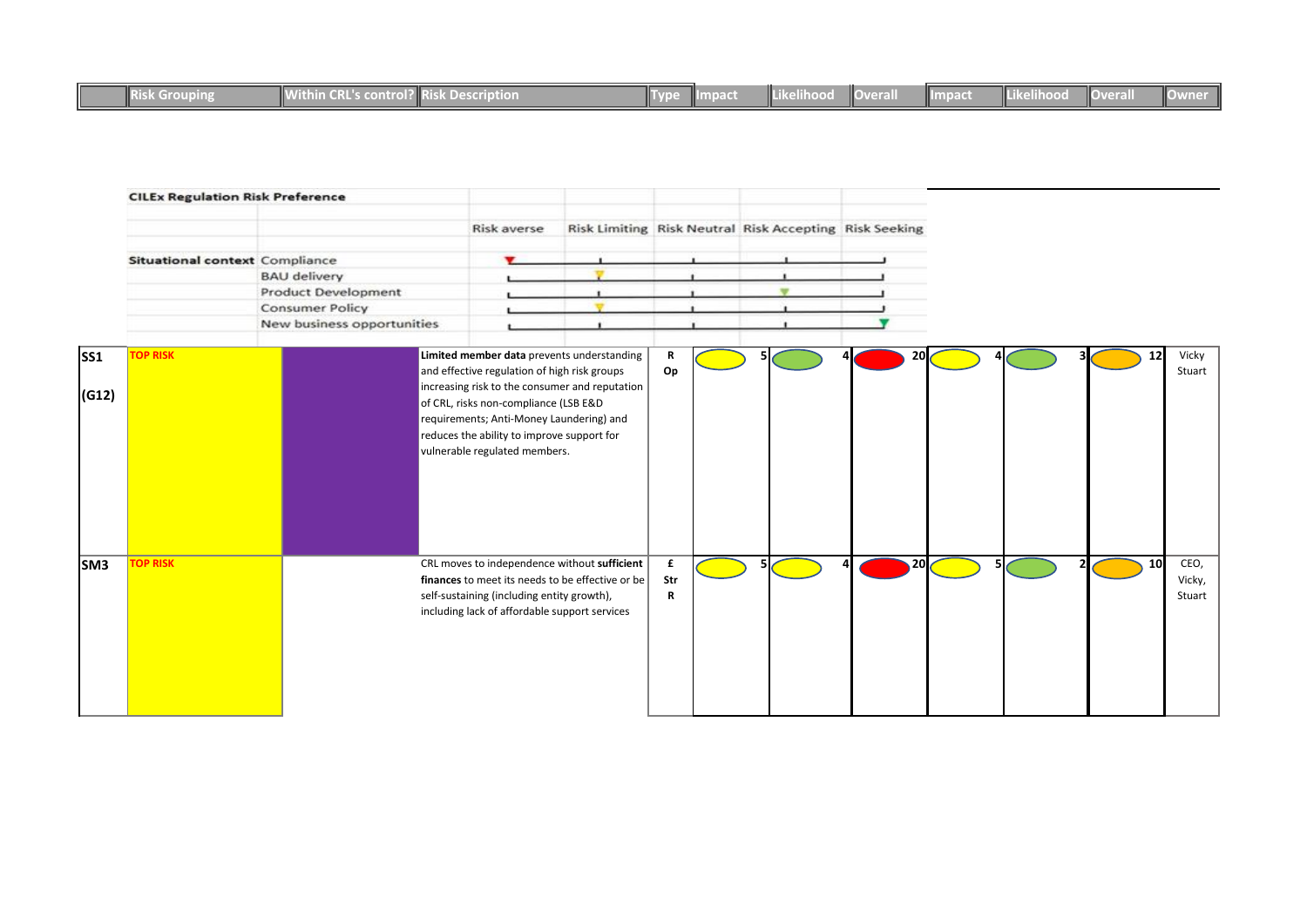| S <sub>M6</sub> | <b>TOP RISK</b> | The impact arising from the coronavirus<br>situation on CRL's budget and projects | $\mathbf f$<br>Str<br>Rep | 5              | 4<br><b>Contract Contract Contract Contract Contract Contract Contract Contract Contract Contract Contract Contract Co</b> | $\overline{\phantom{a}}$ 20 $\overline{\phantom{a}}$ | - 5 I<br><b>Service Service</b>                                                                                            | Δ                           | 20 | CEO,<br>Vicky,<br>Stuart |
|-----------------|-----------------|-----------------------------------------------------------------------------------|---------------------------|----------------|----------------------------------------------------------------------------------------------------------------------------|------------------------------------------------------|----------------------------------------------------------------------------------------------------------------------------|-----------------------------|----|--------------------------|
| <b>B3</b>       | <b>TOP RISK</b> | <b>CRM</b> does not deliver what we need                                          | Op                        | 5 <sub>l</sub> | $\overline{a}$<br><b>Service Service</b>                                                                                   | 20 <sub>0</sub>                                      | $\Delta$<br>and the state of the state of the state of the state of the state of the state of the state of the state of th | Δ<br><b>Service Service</b> | 16 | Vicky                    |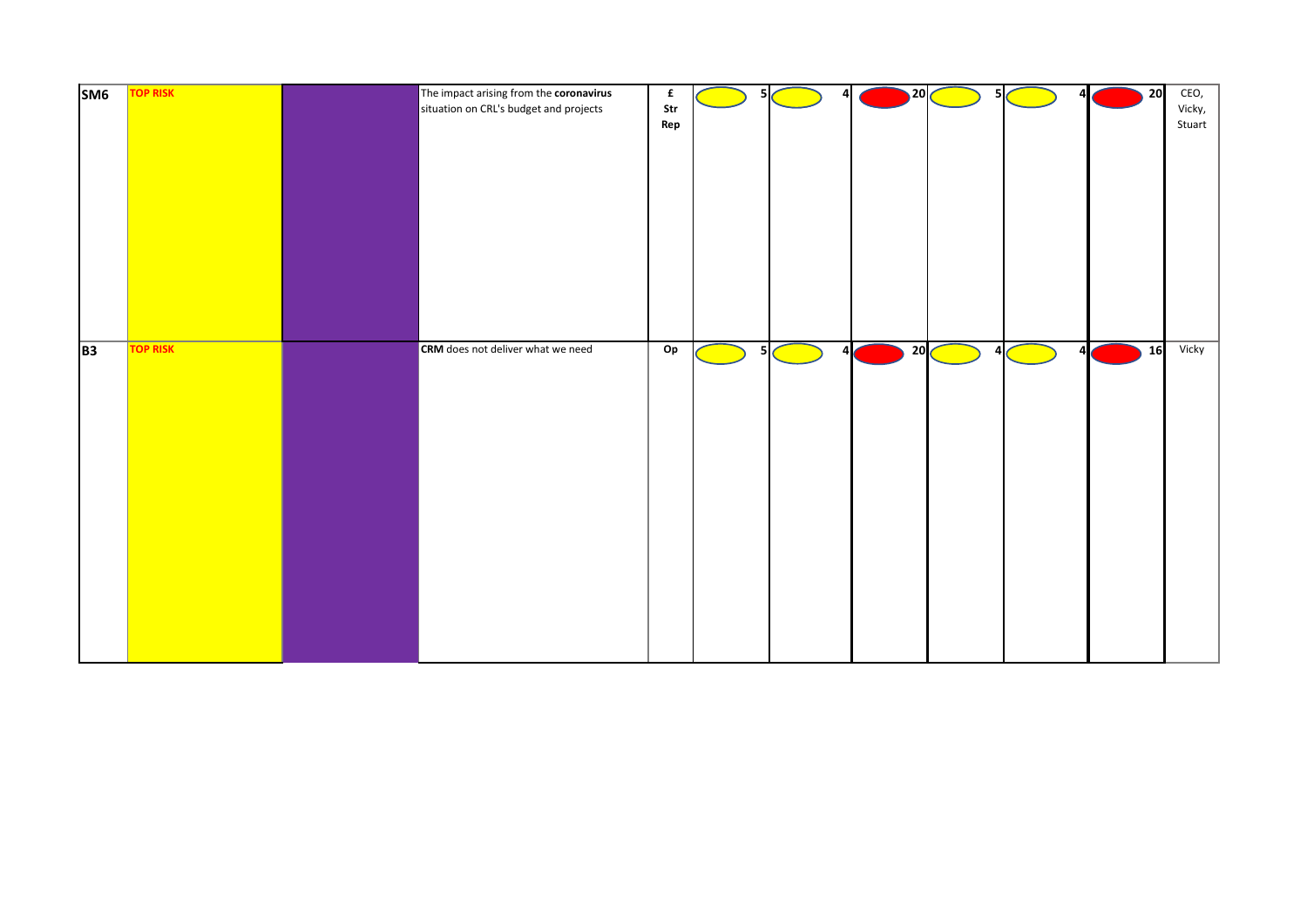| D <sub>1</sub> | <b>TOP RISK</b> | Authorisation barriers inhibiting authorisation<br>limiting CRL's potential to be a full service<br>regulator                                            | Str<br>$\mathbf R$ |   | 20 |     | 16 | Vicky |
|----------------|-----------------|----------------------------------------------------------------------------------------------------------------------------------------------------------|--------------------|---|----|-----|----|-------|
| D <sub>2</sub> | <b>TOP RISK</b> | Number of qualifying Insurers subscribing to<br>our Qualifying Insurers Agreement for<br>provision of PII cover to regulated entities<br>remains limited | Str                | 5 | 20 | 51, | 20 | Vicky |